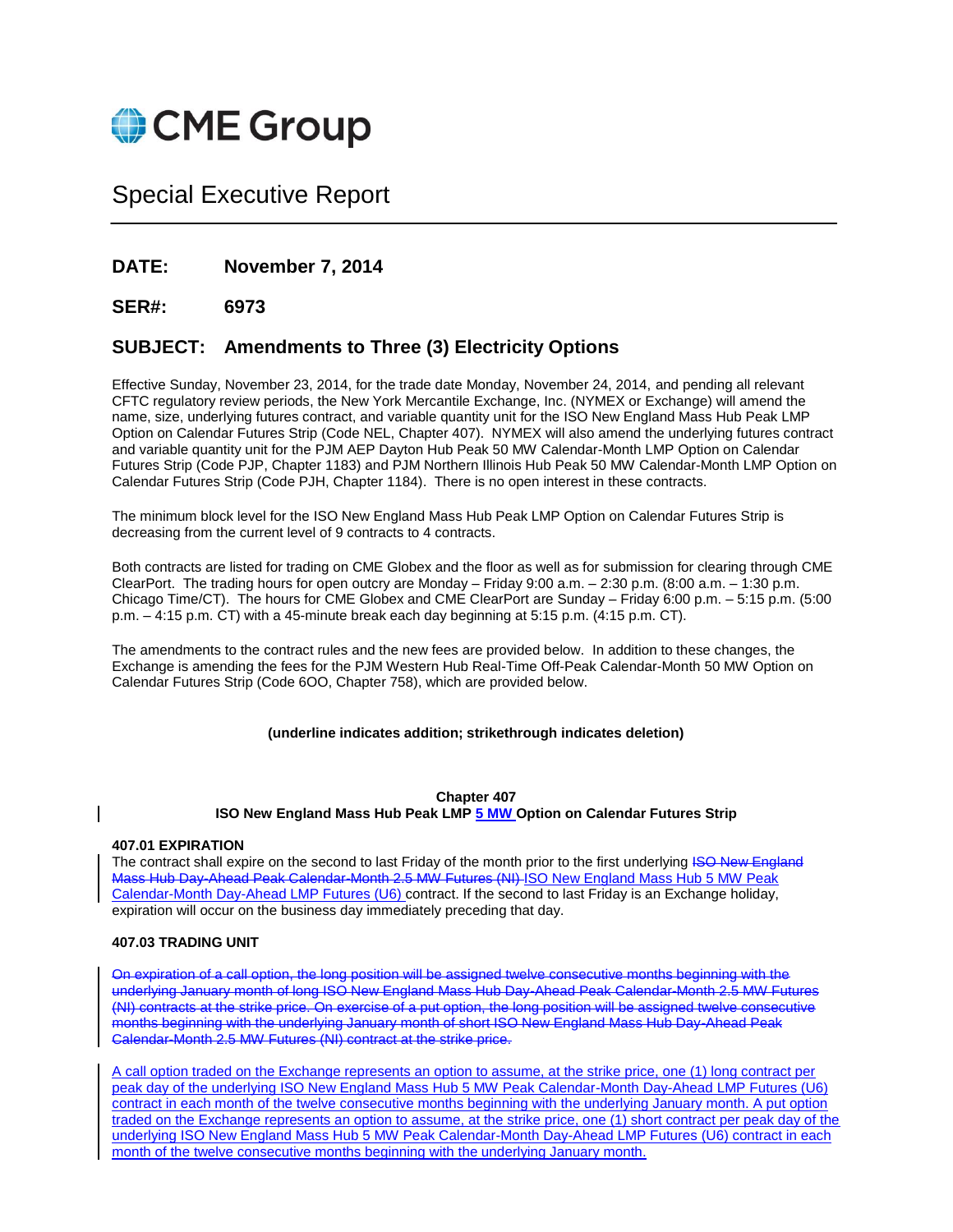#### **407.04 STRIKE PRICES**

Trading shall be conducted for options with strike prices in increments as set forth below.

(A) On the first business day of trading in an option contract month, trading shall be at the following strike prices: (i) the previous day's average settlement price for the underlying underlying ISO New England Mass Hub Day-Ahead Peak Calendar-Month 2.5 MW Futures (NI) ISO New England Mass Hub 5 MW Peak Calendar-Month Day-Ahead LMP Futures (U6) strip rounded off to the nearest fifty cent increment, unless such settlement price is precisely midway between two fifty cent increments in which case it shall be rounded off to the lower fifty cent increment; (ii) the five strike prices which are five fifty cent increments higher than the strike price described in section (i) of this Rule 407.04(A); and (iii) the five strike prices which are five fifty cent increments lower than the strike price described in section (i) of this

Rule 407.04(A)

(B) Thereafter, on any business day prior to the expiration of the option, new strike prices for both puts and calls will be added, such that at all times there will be at least five fifty cent increment strike prices above and below the at-themoney strike price available for trading in all options contract months. The at-the-money strike price will be determined in accordance with the procedures set forth in Subsection (A) of this Rule 407.04.

(C) Notwithstanding the provisions of subsections (A) and (B) of this Rule, if the Exchange determines that trading in the contract will be facilitated thereby, the Exchange may, by resolution, change the increments between strike prices, the number of strike prices which shall be traded on the first day in any new option contract month, the number of new strike prices which will be introduced on each business day or the period preceding the expiration of a the contract in which no new strike prices may be introduced.

# **Chapter 1183**

# **PJM AEP Dayton Hub Peak 50 MW Calendar-Month LMP Option on Calendar Futures Strip**

# **1183100. SCOPE OF CHAPTER**

This chapter is limited in application to put and call options on PJM AEP Dayton Hub Peak Calendar-Month LMP Swap futures PJM AEP Dayton Hub 5 MW Peak Calendar-Month Real-Time LMP Futures (Z9) contracts. In addition to the rules of this chapter, transactions in options on PJM AEP Dayton Hub Peak Calendar-Month LMP Swap futures PJM AEP Dayton Hub 5 MW Peak Calendar-Month Real-Time LMP Futures (Z9) contracts shall be subject to the general rules of the Exchange insofar as applicable.

#### **1183101.B. Trading Unit**

A call option traded on the Exchange represents an option to assume, at the strike price, twenty (20) ten (10) long contracts per peak day of the underlying PJM AEP Dayton Hub Peak Calendar-Month LMP Swap futures PJM AEP Dayton Hub 5 MW Peak Calendar-Month Real-Time LMP Futures (Z9) contract in each month of the twelve consecutive months beginning with the underlying January month. A put option traded on the Exchange represents an option to assume, at the strike price, twenty (20) ten (10) short contracts per peak day of the underlying PJM AEP Dayton Hub Peak Calendar-Month LMP Swap futures PJM AEP Dayton Hub 5 MW Peak Calendar-Month Real-Time LMP Futures (Z9) contract in each month of the twelve consecutive months beginning with the underlying January month.

# **1183101.D. Position Limits and Position Accountability**

For purposes of calculating compliance with position limits, each contract will be aggregated with positions held in PJM AEP Dayton Hub Peak Calendar-Month LMP Swap futures. Each position in the option contract shall be deemed equivalent to 240 (20 for each month in the contract year) of the quantity of the PJM AEP Dayton Hub Peak Calendar-Month LMP Swap futures base contract into which each option contract aggregates.

In accordance with Rule 559, no person shall own or control positions in excess of 150 (PJM AEP Dayton Hub Peak Calendar-Month LMP Swap futures-equivalent) contracts net long or net short in the spot month. In accordance with Rule 560:

1. the all-months accountability level shall be 750 (PJM AEP Dayton Hub Peak Calendar-Month LMP Swap futures-equivalent) contracts net long or net short in all months combined;

2. the any-one month accountability level shall be 1,000 (PJM AEP Dayton Hub Peak Calendar-Month LMP Swap futures-equivalent) contracts net long or net short in any single contract month excluding the spot month.

Refer to Rule 559 for requirements concerning the aggregation of positions and allowable exemptions from the specified position limits.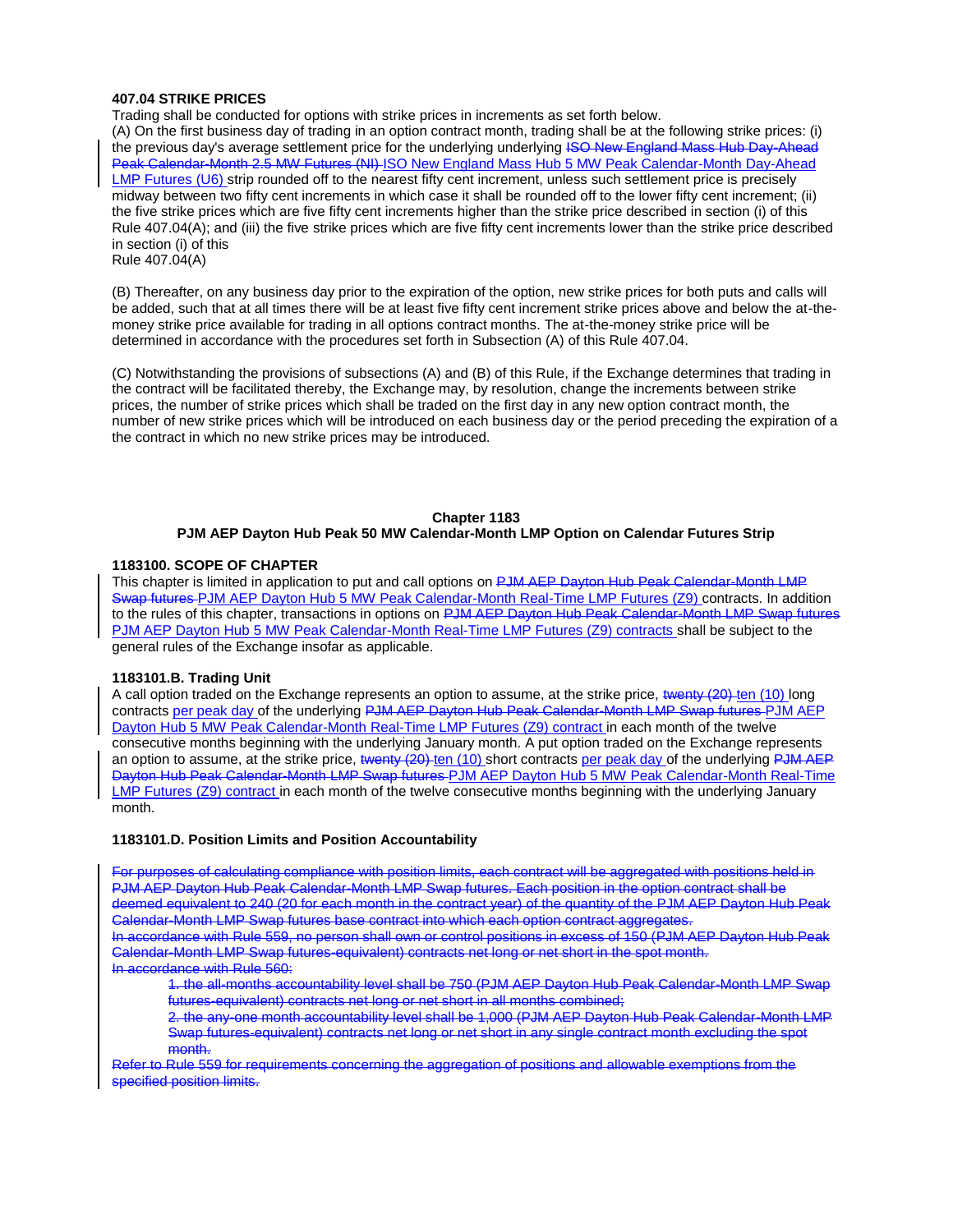The applicable position limits and/or accountability levels, in addition to the reportable levels, are set forth in the Position Limit, Position Accountability and Reportable Level Table in the Interpretations & Special Notices Section of Chapter 5.

A Person seeking an exemption from position limits for bona fide commercial purposes shall apply to the Market Regulation Department on forms provided by the Exchange, and the Market Regulation Department may grant qualified exemptions in its sole discretion.

Refer to Rule 559 for requirements concerning the aggregation of positions and allowable exemptions from the specified position limits.

## **1183101.E. Termination of Trading**

The option contract shall expire at the close of trading on the second to last Friday of the month prior to the delivery month of the first underlying month of the PJM AEP Dayton Hub Peak Calendar-Month LMP Swap futures PJM AEP Dayton Hub 5 MW Peak Calendar-Month Real-Time LMP Futures (Z9) contract in the strip.

# **1183102. EXERCISE PRICES**

(A) On the first business day of trading in an option contract month, trading shall be at the following strike prices: (i) the previous day's average settlement price for the strip of the underlying PJM AEP Dayton Hub Peak Ca Month LMP Swap futures PJM AEP Dayton Hub 5 MW Peak Calendar-Month Real-Time LMP Futures (Z9) contracts rounded off to the nearest fifty-cent increment strike price unless such settlement price is precisely midway between two fifty-cent increment strike prices in which case it shall be rounded off to the lower fifty-cent increment strike price and (ii) the strike price which is fifty-cent higher than the strike price described in subsection (A)(i) of this rule and (iii) the strike price which is fifty-cent lower than the strike price described in subsection (A)(i) of this rule.

(B) Thereafter, on any business day prior to the expiration of the option, (i) new consecutive strike prices for both puts and calls will be added such that at all times there will be at least one fifty-cent increment strike price above and below the at-the-money strike price available for trading in all options contract months. The at-the-money strike price will be determined in accordance with the procedures set forth in subsection (A)(i) of this rule.

(C) Notwithstanding the provisions of subsections (A) and (B) of this rule, if the Exchange determines that trading in the option will be facilitated thereby, the Exchange may, by resolution, change the increments between strike prices, the number of strike prices which shall be traded on the first day in any new option contract month, the number of new strike prices which will be introduced on each business day or the period preceding the expiration of an option contract in which no new strike prices may be introduced.

# **Chapter 1184**

# **PJM Northern Illinois Hub Peak 50 MW Calendar-Month LMP Option on Calendar Futures Strip**

#### **1184100. SCOPE OF CHAPTER**

This chapter is limited in application to put and call options on PJM Northern Illinois Hub 5 MW Peak Calendar-Month<br>Real-Time LMP Futures (B3) PJM Northern Illinois Hub Peak Calendar-Month LMP Swap futures contracts. In ern-Illinois Hub Peak Calendar-Month LMP Swap futures contracts. In addition to the rules of this chapter, transactions in options on PJM Northern Illinois Hub 5 MW Peak Calendar-Month Real-Time LMP Futures (B3) PJM Northern Illinois Hub Peak Calendar-Month LMP Swap futures shall be subject to the general rules of the Exchange insofar as applicable.

#### **1184101.B. Trading Unit**

A call option traded on the Exchange represents an option to assume, at the strike price, ten (10)twenty (20) long contracts per peak day of the underlying PJM Northern Illinois Hub 5 MW Peak Calendar-Month Real-Time LMP Futures (B3) PJM Northern Illinois Hub Peak Calendar-Month LMP Swap futures in each month of the twelve consecutive months beginning with the underlying January month. A put option traded on the Exchange represents an option to assume, at the strike price, ten (10) twenty (20) short contracts per peak day of the underlying PJM Northern Illinois Hub 5 MW Peak Calendar-Month Real-Time LMP Futures (B3)PJM Northern Illinois Hub Peak Calendar-Month LMP Swap futures in each month of the twelve consecutive months beginning with the underlying January month.

#### **1184101.D. Position Limits and Position Accountability**

For purposes of calculating compliance with position limits, each contract will be aggregated with positions held in PJM Northern Illinois Hub Peak Calendar-Month LMP Swap futures. Each position in the option contract shall be deemed equivalent to 240 (20 for each month in the contract year) of the quantity of the PJM Northern Illinois Hub Peak Calendar-Month LMP Swap futures base contract into which each option contract aggregates. In accordance with Rule 559, no person shall own or control positions in excess of 750 (PJM Northern Illinois Hub Peak Calendar-Month LMP Swap futures-equivalent) contracts net long or net short in the spot month.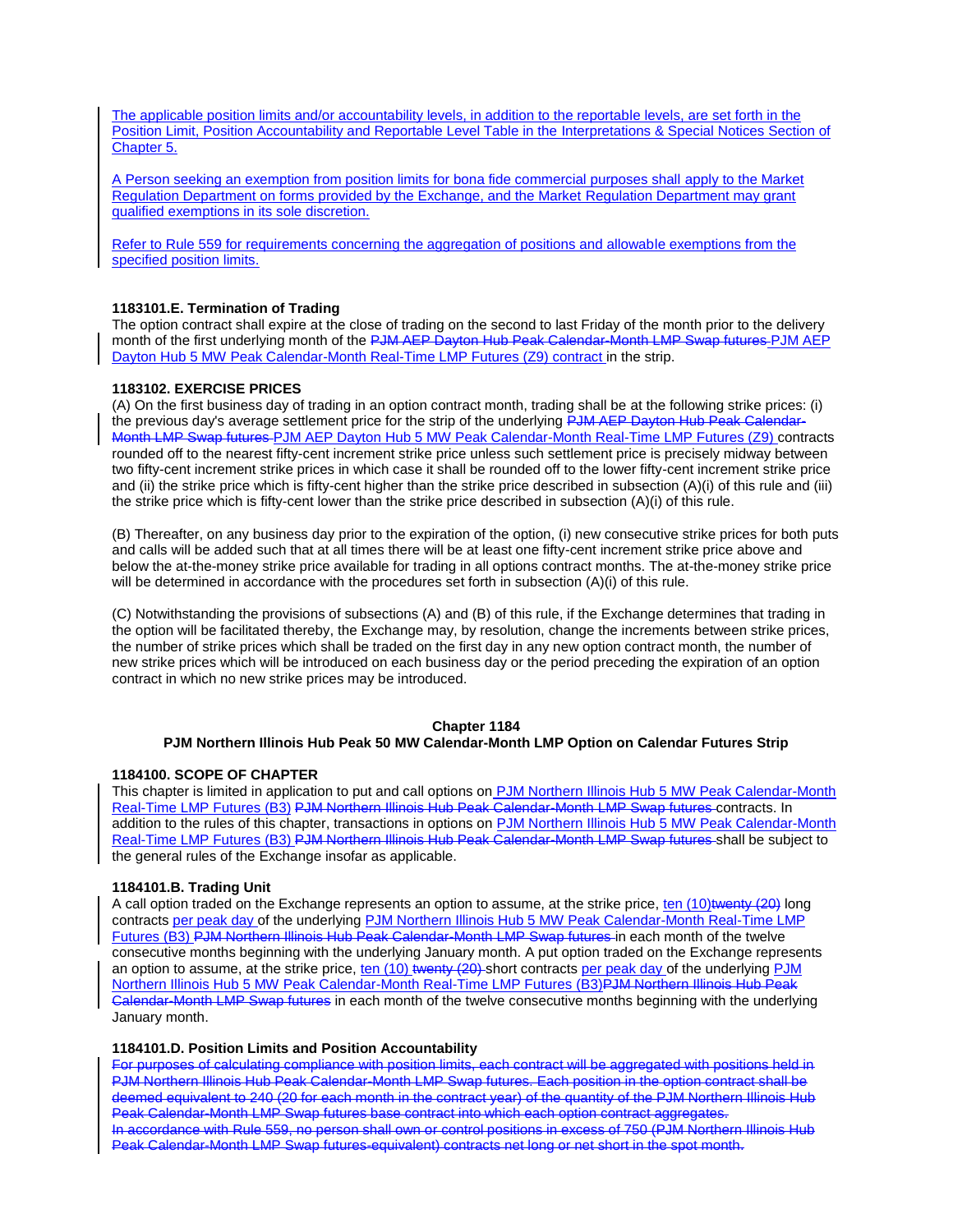In accordance with Rule 560:

1. the all-months accountability level shall be 4,000 (PJM Northern Illinois Hub Peak Calendar-Month LMP Swap futures-equivalent) contracts net long or net short in all months combined;

2. the any-one month accountability level shall be 5,000 (PJM Northern Illinois Hub Peak Calendar-Month LMP Swap futures-equivalent) contracts net long or net short in any single contract month excluding the spot month. Refer to Rule 559 for requirements concerning the aggregation of positions and allowable exemptions from the specified position limits.

The applicable position limits and/or accountability levels, in addition to the reportable levels, are set forth in the Position Limit, Position Accountability and Reportable Level Table in the Interpretations & Special Notices Section of Chapter 5.

A Person seeking an exemption from position limits for bona fide commercial purposes shall applyto the Market Regulation Department on forms provided by the Exchange, and the Market Regulation Department may grant qualified exemptions in its sole discretion.

Refer to Rule 559 for requirements concerning the aggregation of positions and allowable exemptions from the specified position limits.

# **1184101.E. Termination of Trading**

The option contract shall expire at the close of trading on the second to last Friday of the month prior to the delivery month of the first underlying month of the PJM Northern Illinois Hub 5 MW Peak Calendar-Month Real-Time LMP Futures (B3)PJM Northern Illinois Hub Peak Calendar-Month LMP Swap futures in the strip.

# **1184102. EXERCISE PRICES**

(A) On the first business day of trading in an oiption contract month, trading shall be at the following strike prices: (i) the previous day's average settlement price for the strip of the underlying PJM Northern Illinois Hub 5 MW Peak Calendar-Month Real-Time LMP Futures (B3)PJM Northern Illinois Hub Peak Calendar-Month LMP Swap futures contracts rounded off to the nearest fifty-cent increment strike price unless such settlement price is precisely midway between two fifty-cent increment strike prices in which case it shall be rounded off to the lower fifty-cent increment strike price and (ii) the strike price which is fifty-cent higher than the strike price described in subsection (A)(i) of this rule and (iii) the strike price which is fifty-cent lower than the strike price described in subsection (A)(i) of this rule.

(B) Thereafter, on any business day prior to the expiration of the option, (i) new consecutive strike prices for both puts and calls will be added such that at all times there will be at least one fifty-cent increment strike price above and below the at-the-money strike price available for trading in all options contract months. The at-the-money strike price will be determined in accordance with the procedures set forth in subsection (A)(i) of this rule.

(C) Notwithstanding the provisions of subsections (A) and (B) of this rule, if the Exchange determines that trading in the option will be facilitated thereby, the Exchange may, by resolution, change the increments between strike prices, the number of strike prices which shall be traded on the first day in any new option contract month, the number of new strike prices which will be introduced on each business day or the period preceding the expiration of an option contract in which no new strike prices may be introduced.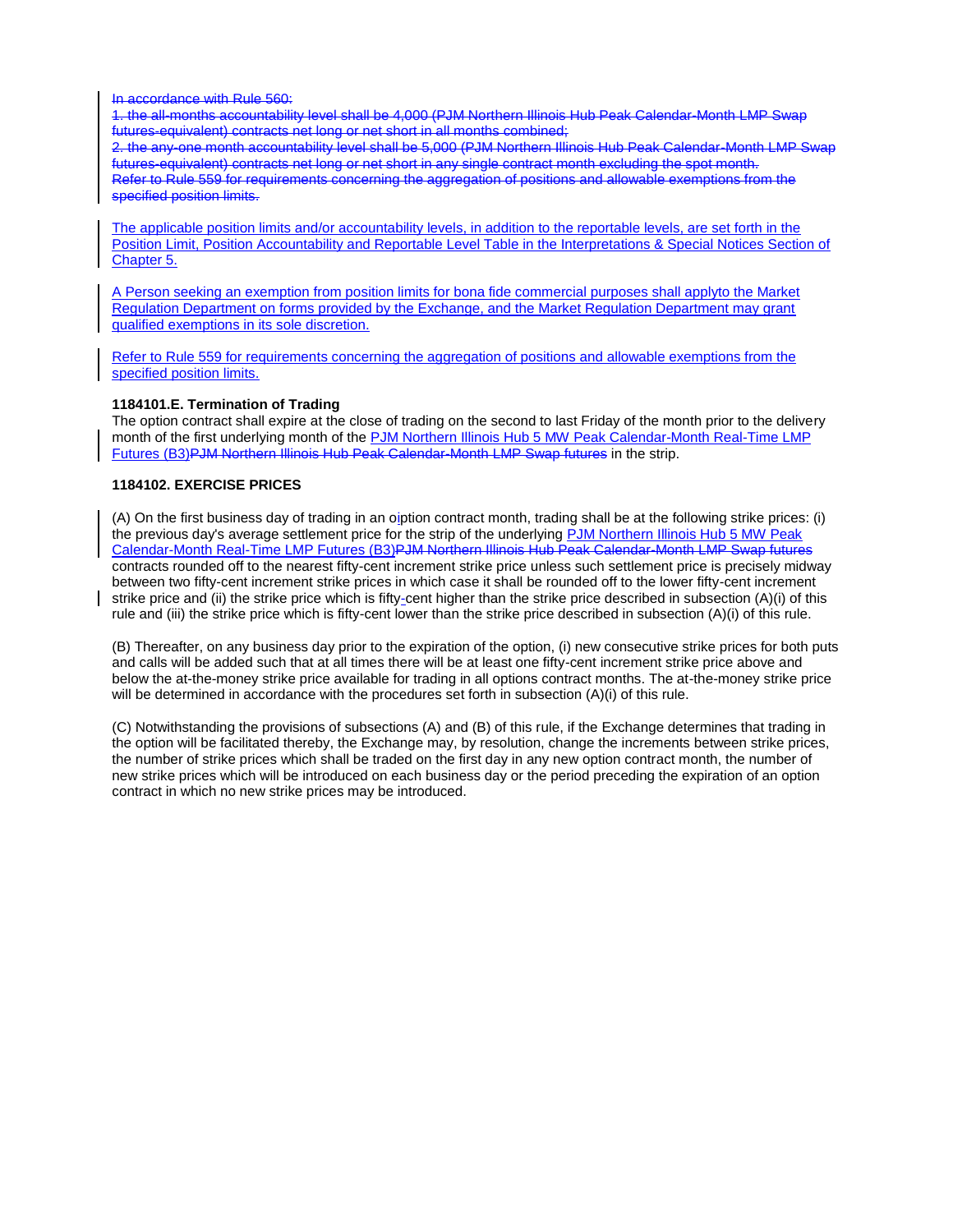| <b>Exchange Fees for NEL</b> |                |                       |                |                |  |
|------------------------------|----------------|-----------------------|----------------|----------------|--|
|                              | <b>Member</b>  | <b>Cross Division</b> | Non-Member     | IP             |  |
| <b>Pit</b>                   | \$48.00\$84.00 | \$48.00\$90.00        | \$48.00\$96.00 |                |  |
| <b>Globex</b>                | \$48.00\$84.00 | \$48.00\$90.00        | \$48.00\$96.00 | \$48.00\$90.00 |  |
| <b>ClearPort</b>             | \$48.00\$84.00 |                       | \$48.00\$96.00 |                |  |
| <b>Agency Cross</b>          | \$84.00        |                       | \$96.00        |                |  |

| <b>Other Processing Fees</b> |                      |                         |  |
|------------------------------|----------------------|-------------------------|--|
|                              | <b>House</b><br>Acct | <b>Customer</b><br>Acct |  |
| <b>Options E/A Notice</b>    | \$0.40               | \$0.85                  |  |

| <b>Additional Fees and Surcharges</b> |              |  |
|---------------------------------------|--------------|--|
| <b>Facilitation Desk</b><br>Fee       | \$0.60\$1.00 |  |

 $\mathbf{I}$ 

| <b>Exchange Fees for PJP and PJH</b> |                  |                       |            |                  |  |
|--------------------------------------|------------------|-----------------------|------------|------------------|--|
|                                      | <b>Member</b>    | <b>Cross Division</b> | Non-Member | $\mathsf{IIP}$   |  |
| Pit                                  | \$480.00\$420.00 | \$480.00\$450.00      | \$480.00   |                  |  |
| <b>Globex</b>                        | \$480.00\$420.00 | \$480.00\$450.00      | \$480.00   | \$480.00\$450.00 |  |
| <b>ClearPort</b>                     | \$480.00\$420.00 |                       | \$480.00   |                  |  |
| <b>Agency Cross</b>                  | \$420.00         |                       | \$480.00   |                  |  |

| <b>Other Processing Fees</b> |                      |                         |  |
|------------------------------|----------------------|-------------------------|--|
|                              | <b>House</b><br>Acct | <b>Customer</b><br>Acct |  |
| <b>Options E/A Notice</b>    | \$0.40               | \$0.85                  |  |

| <b>Additional Fees and Surcharges</b> |        |  |
|---------------------------------------|--------|--|
| <b>Facilitation Desk</b>              | \$1.00 |  |
| Fee                                   |        |  |

| Fees for New Underliers (B3, U6, Z9) |               |                       |  |
|--------------------------------------|---------------|-----------------------|--|
|                                      | <b>Member</b> | Non-<br><b>Member</b> |  |
| <b>Futures from E/A</b>              | \$0.105       | \$0.12                |  |